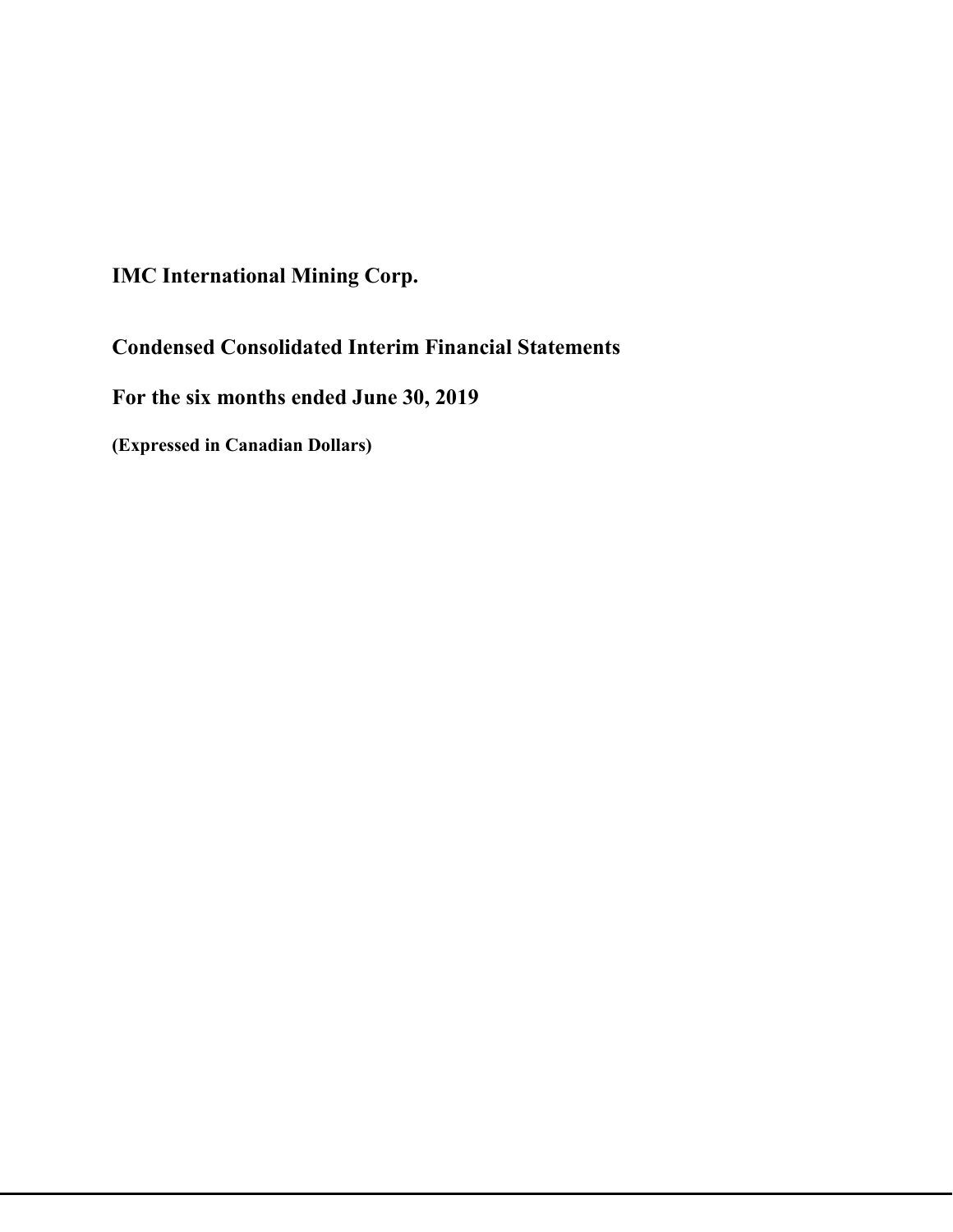## **NOTICE TO READER**

Under National Instrument 51-102, Part 4, subsection 4.3(3)(a), if an auditor has not performed a review of the condensed consolidated interim financial statements, they must be accompanied by a notice indicating that the condensed consolidated interim financial statements have not been reviewed by an auditor.

The accompanying unaudited condensed consolidated interim financial statements of IMC International Mining Corp. (the "Company") have been prepared by and are the responsibility of management. These condensed consolidated interim financial statements for the six months ended June 30, 2019 have not been reviewed or audited by the Company's independent auditors. All amounts are stated in Canadian Dollars.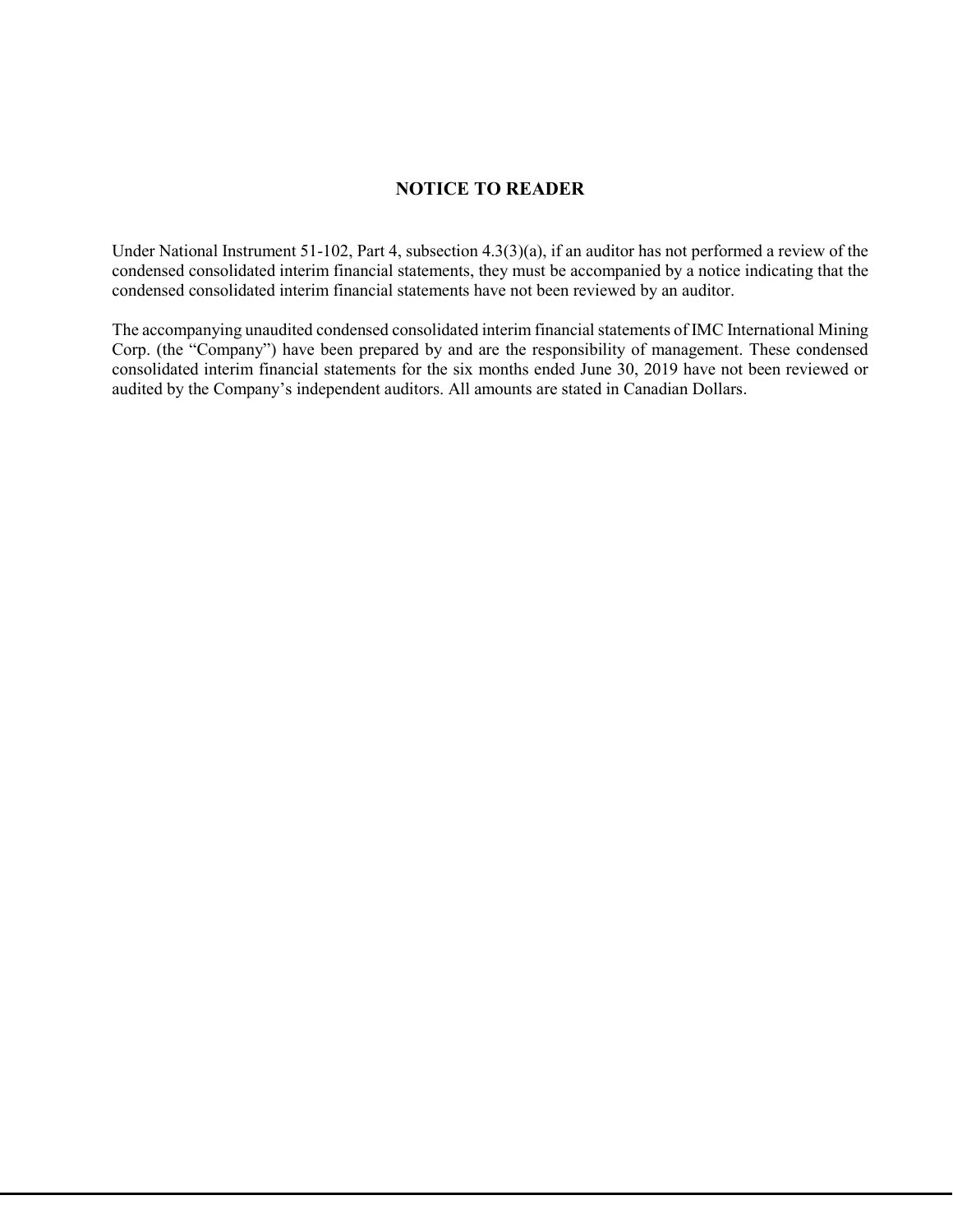## **IMC International Mining Corp. Condensed Consolidated Interim Statement of Financial Position As at June 30, 2019 (Expressed in Canadian dollars)**

|                                                  | Note | June 30, 2019<br>(Unaudited) |              | December 31,<br>2018 (audited) |
|--------------------------------------------------|------|------------------------------|--------------|--------------------------------|
|                                                  |      |                              |              |                                |
| <b>ASSETS</b>                                    |      |                              |              |                                |
| <b>Current Assets</b>                            |      |                              |              |                                |
| Cash                                             |      | \$<br>415,712 \$             |              |                                |
| Amounts receivable                               |      | 2,810                        |              |                                |
|                                                  |      | 418,522                      |              |                                |
| <b>Non-current Assets</b>                        |      |                              |              |                                |
| Exploration and evaluation assets                | 5    | 124,005                      |              |                                |
|                                                  |      | 124,005                      |              |                                |
|                                                  |      |                              |              |                                |
| <b>TOTAL ASSETS</b>                              |      | \$<br>542,527                | $\mathbb{S}$ |                                |
|                                                  |      |                              |              |                                |
| <b>LIABILITIES</b><br><b>Current Liabilities</b> |      |                              |              |                                |
| Accounts payable and accrued liabilities         |      | \$<br>127,797                | <sup>S</sup> | 18,900                         |
|                                                  |      |                              |              |                                |
| <b>SHAREHOLDERS' EQUITY</b>                      |      |                              |              |                                |
| Share capital                                    | 5    | 528,320                      |              |                                |
| Accumulated deficit                              |      | (113,590)                    |              | (18,900)                       |
| <b>Total equity</b>                              |      | 414,730                      |              | (18, 899)                      |
| <b>TOTAL LIABILITIES AND SHAREHOLDER</b>         |      |                              |              |                                |
| <b>EQUITY</b>                                    |      | \$<br>542,527                | \$           |                                |

Going concern – Note 2 Subsequent events – Note 10

These financial statements were authorized for issue by the Board of Directors on August 28, 2019.

Approved on behalf of the Board of Directors:

*"Brian Thurston",* Director *"Mike Aujla",* Director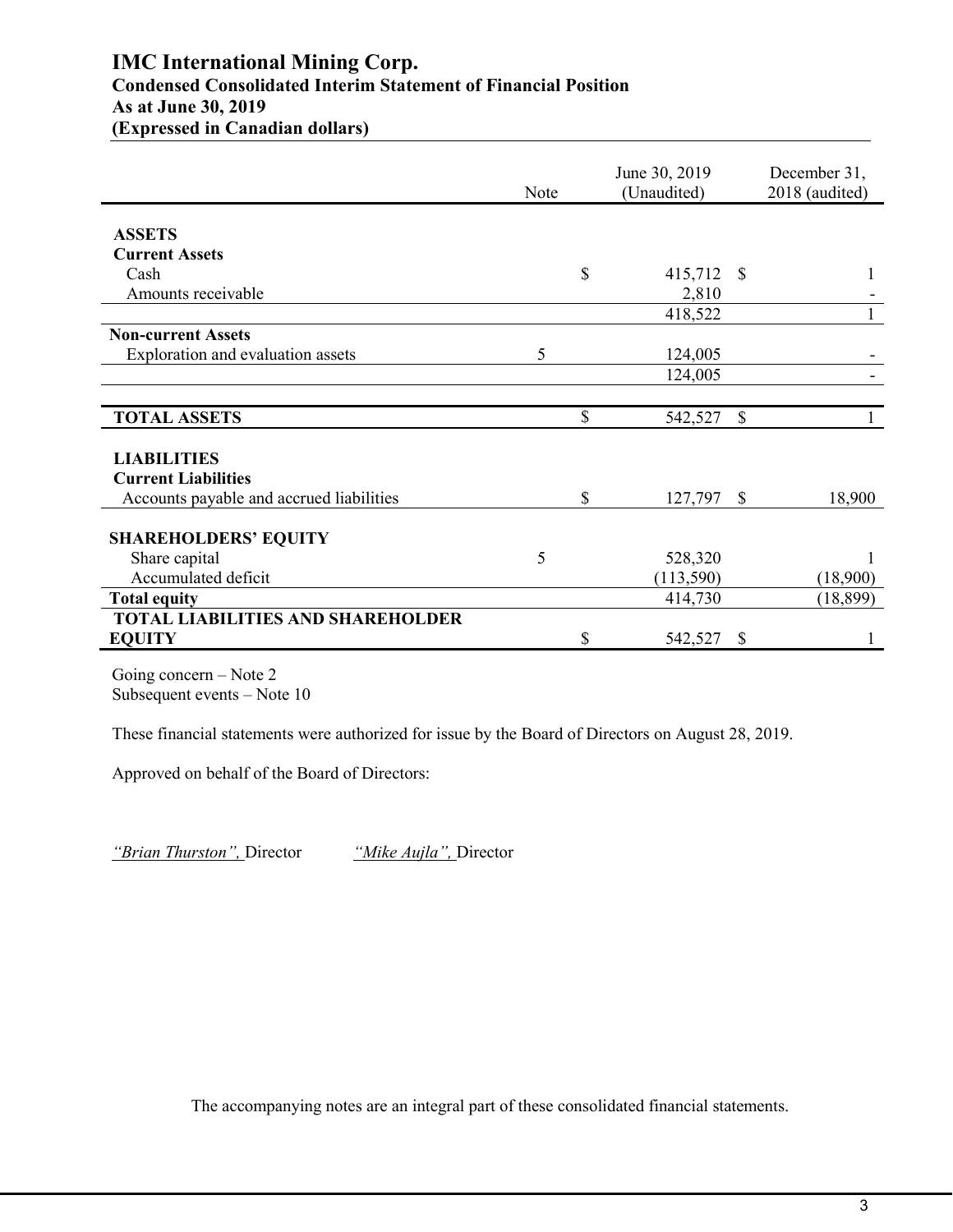# **IMC International Mining Corp.**

## **Condensed Consolidated Interim Statement of Loss and Comprehensive Loss For the three and six months ended June 30, 2019**

**(Expressed in Canadian dollars)**

|                                                         | For the three<br>months ended<br>June 30, 2019 |                           | For the six<br>months ended<br>June 30, 2019 |
|---------------------------------------------------------|------------------------------------------------|---------------------------|----------------------------------------------|
|                                                         |                                                |                           |                                              |
| <b>EXPENSES</b>                                         |                                                |                           |                                              |
| Bank charges                                            | \$<br>195                                      | \$                        | 356                                          |
| Consulting                                              | 9,000                                          |                           | 18,450                                       |
| Filing fees                                             | 5,693                                          |                           | 7,783                                        |
| Office                                                  |                                                |                           | 221                                          |
| Professional fees                                       | 49,625                                         |                           | 66,390                                       |
| Travel                                                  | 1,336                                          |                           | 1,336                                        |
| <b>TOTAL OPERATING EXPENSES</b>                         | (65, 849)                                      |                           | (94, 536)                                    |
|                                                         |                                                |                           |                                              |
| <b>OTHER ITEMS</b>                                      |                                                |                           |                                              |
| Foreign exchange loss                                   | (147)                                          |                           | (154)                                        |
| <b>TOTAL OTHER ITEMS</b>                                | (147)                                          |                           | (154)                                        |
| NET AND COMPREHENSIVE LOSS FOR THE                      |                                                |                           |                                              |
| <b>PERIOD</b>                                           | (65,996)                                       |                           | (94, 690)                                    |
| Loss per share, basic and diluted                       | \$<br>(0.01)                                   | $\boldsymbol{\mathsf{S}}$ | (0.02)                                       |
| Weighted average number of common shares<br>outstanding | 10,992,219                                     |                           | 5,526,475                                    |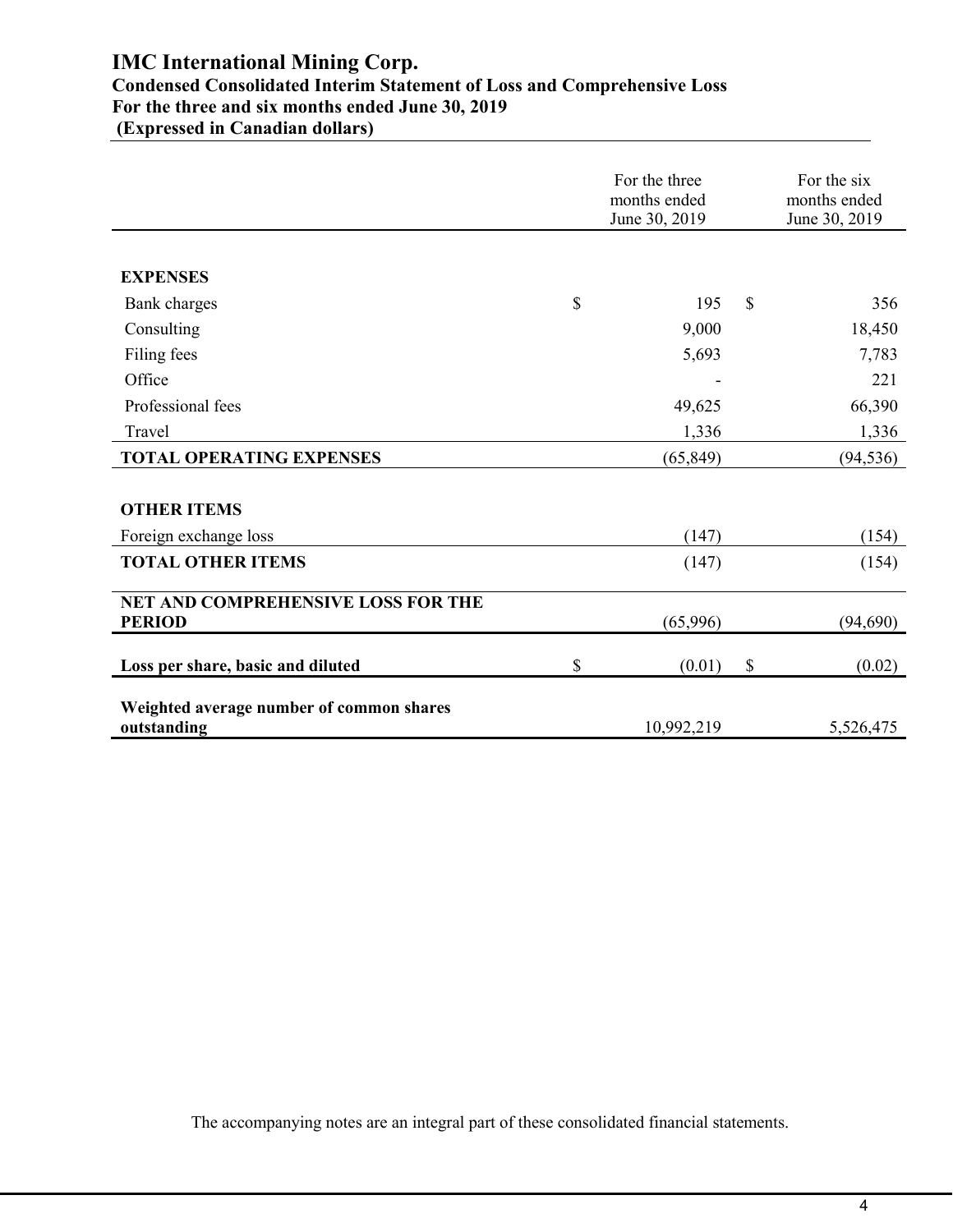## **IMC International Mining Corp.**

## **Condensed Consolidated Interim Statement of Changes in Equity**

**For the period from incorporation to December 31, 2018 and the six months ended June 30, 2019 (Expressed in Canadian dollars)**

|                                               | <b>Share Capital</b><br><b>Number</b><br>Amount |                          |                |                               |
|-----------------------------------------------|-------------------------------------------------|--------------------------|----------------|-------------------------------|
|                                               |                                                 |                          | <b>Deficit</b> | <b>Total</b><br><b>Equity</b> |
|                                               |                                                 | D                        | J              | \$                            |
| <b>Incorporation August 30, 2018</b>          |                                                 |                          |                |                               |
| Common share issued for cash at incorporation |                                                 |                          |                |                               |
| Net loss for the period                       |                                                 | -                        | (18,900)       | (18,900)                      |
| <b>December 31, 2018</b>                      |                                                 |                          | (18,900)       | (18, 899)                     |
| Shares issued pursuant to private placement   | 8,300,000                                       | 415,000                  |                | 415,000                       |
| Shares issued pursuant to arrangement         | 3,246,621                                       | 113,319                  |                | 113,319                       |
| Net loss for the period                       |                                                 | $\overline{\phantom{a}}$ | (94, 690)      | (94, 690)                     |
| June 30, 2019                                 | 11,546,622                                      | 528,320                  | (113, 590)     | 414,730                       |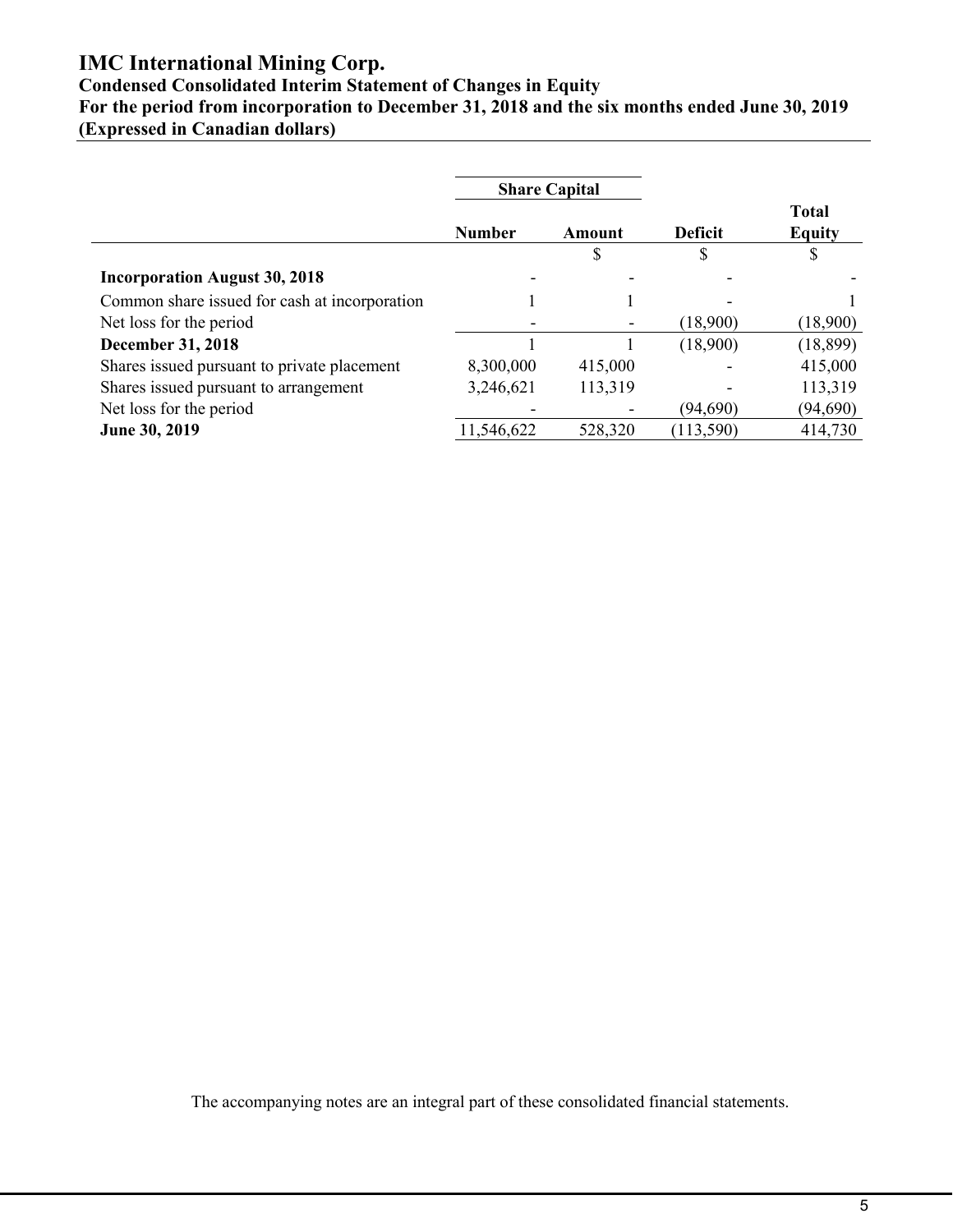|                                                                   | For the six<br>months ended<br>June 30, 2019 |
|-------------------------------------------------------------------|----------------------------------------------|
| Cash (used in) provided by:                                       |                                              |
| <b>OPERATING ACTIVITIES:</b>                                      |                                              |
| Net loss for the period                                           | \$<br>(94,690)                               |
| Net changes in non-cash working capital items:                    |                                              |
| Amounts receivable                                                | (2,810)                                      |
| Accounts payable and accrued liabilities                          | 108,897                                      |
| Net cash provided by operating activities                         | 11,397                                       |
| <b>INVESTING ACTIVITIES:</b><br>Exploration and evaluation assets | (10,686)                                     |
| Net cash used in investing activities                             | (10, 686)                                    |
|                                                                   |                                              |
| <b>FINANCING ACTIVITIES:</b>                                      |                                              |
| Issuance of common shares                                         | 415,000                                      |
| Cash provided by financing activity                               | 415,000                                      |
| Change in cash                                                    | 415,711                                      |
| Cash, beginning of period                                         |                                              |
|                                                                   |                                              |
| Cash, end of period                                               | \$<br>415,712                                |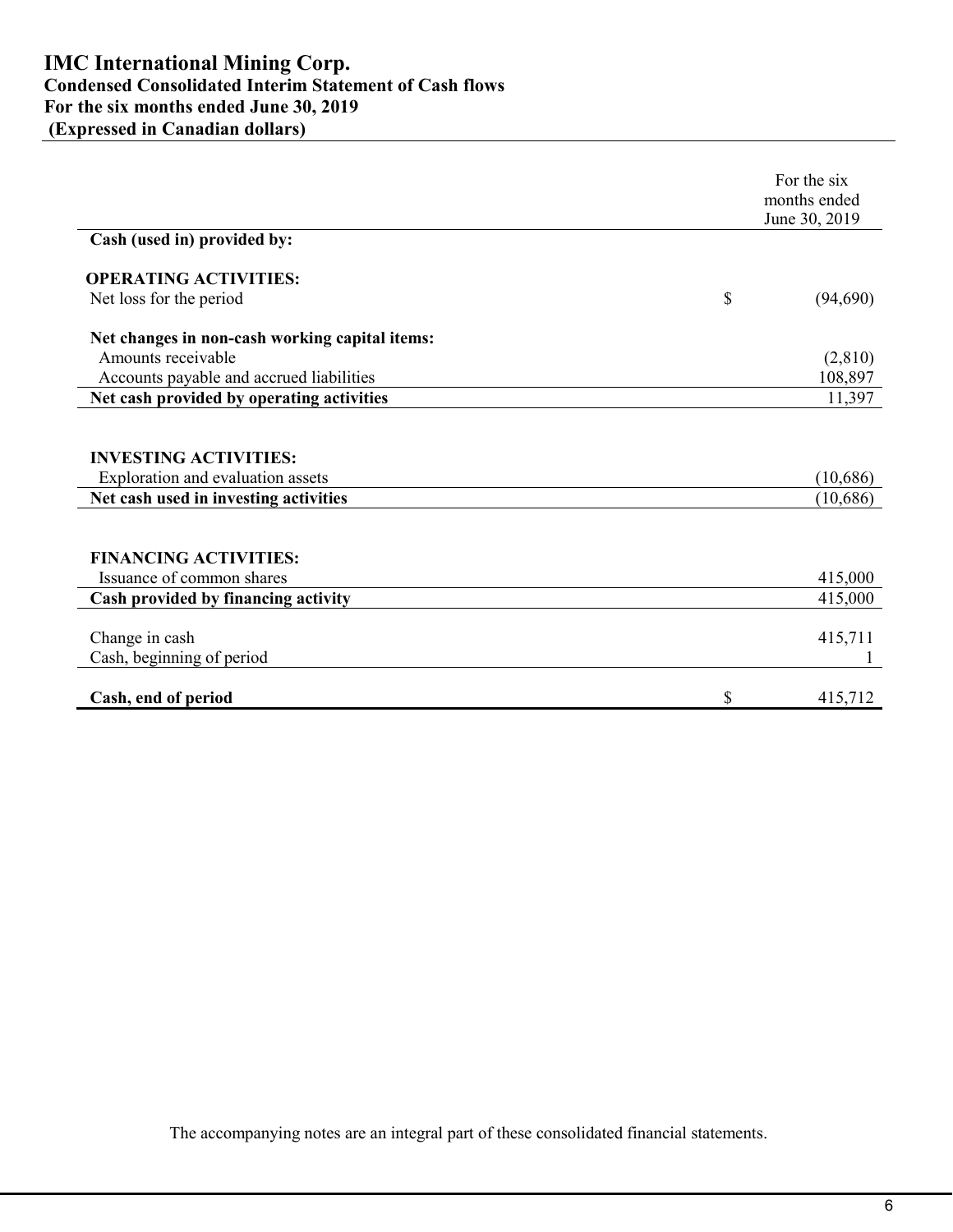#### **1. NATURE OF OPERATIONS**

IMC International Mining Inc. (the "Company" or "IMC") was incorporated under the laws of British Columbia on August 30, 2018, for the purposes of a plan of arrangement ("Arrangement") with Chemesis International Inc. ("Chemesis"). IMC is currently a private Company. IMC's head and principal business address are all located at Suite 2710, 200 Granville Street, Vancouver, British Columbia V6C 1S4. IMC's registered and records office address is located at Suite 2200, 885 West Georgia Street, Vancouver, British Columbia V6C 3E8.

On February 1, 2019, Chemesis International Inc. ("Chemesis") and the Company completed a reorganization transaction by way of a plan of arrangement ("Arrangement") whereby, Chemesis undertook a reorganization and spin-out of various interests in minerals located in the vicinity of the Harcuvar and Harquahala Mountains, Yavapai County, Arizona (the "Bullard Pass Property") to IMC.

On February 1, 2019, Chemesis transferred all of the issued and outstanding common shares of its wholly owned subsidiary, Canadian Mining of Arizona Inc. ("CMAI"), to IMC in exchange for 3,246,621 IMC common shares. Further, the Company granted 305,000 options at a weighted average exercise price of \$1.02 per option and 229,014 warrants at an exercise price of \$1.00.

After completion of the arrangement, IMC now owns 100% of CMAI along with the assets of the Bullard Pass Property. IMC intends to operate as a gold mineral exploration and development Company and will continue to advance its Bullard Pass Property and seek other mining assets.

## **2. GOING CONCERN**

The Company has no current source of operating revenue and is accordingly dependent upon the receipt of equity and/or related party debt financing on terms which are acceptable.

These consolidated financial statements have been prepared on the basis of accounting principles applicable to a going concern, which assumes that the Company will continue in operation for the foreseeable future and will be able to realize its assets and discharge its liabilities in the normal course of operations as they come due. In assessing whether the going concern assumption is appropriate, management takes into account all available information about the future, which is at least, but is not limited to, twelve months from the end of the reporting period. Management is aware, in making its assessment, of material uncertainties related to events or conditions that cast significant doubt upon the Company's ability to continue as a going concern.

## **3. BASIS OF PRESENTATION**

These condensed consolidated interim financial statements have been prepared in accordance with International Accounting Standard ("IAS") 34 "Interim Financial Reporting". They do not include all of the information required for full annual financial statements and should be read in conjunction with the Company's audited annual financial statements for the fiscal year ended December 31, 2018, which have been prepared in accordance with International Financial Reporting Standards ("IFRS"). The condensed consolidated interim financial statements were authorized for issue in accordance with a resolution from the Board of Directors on August 28, 2019.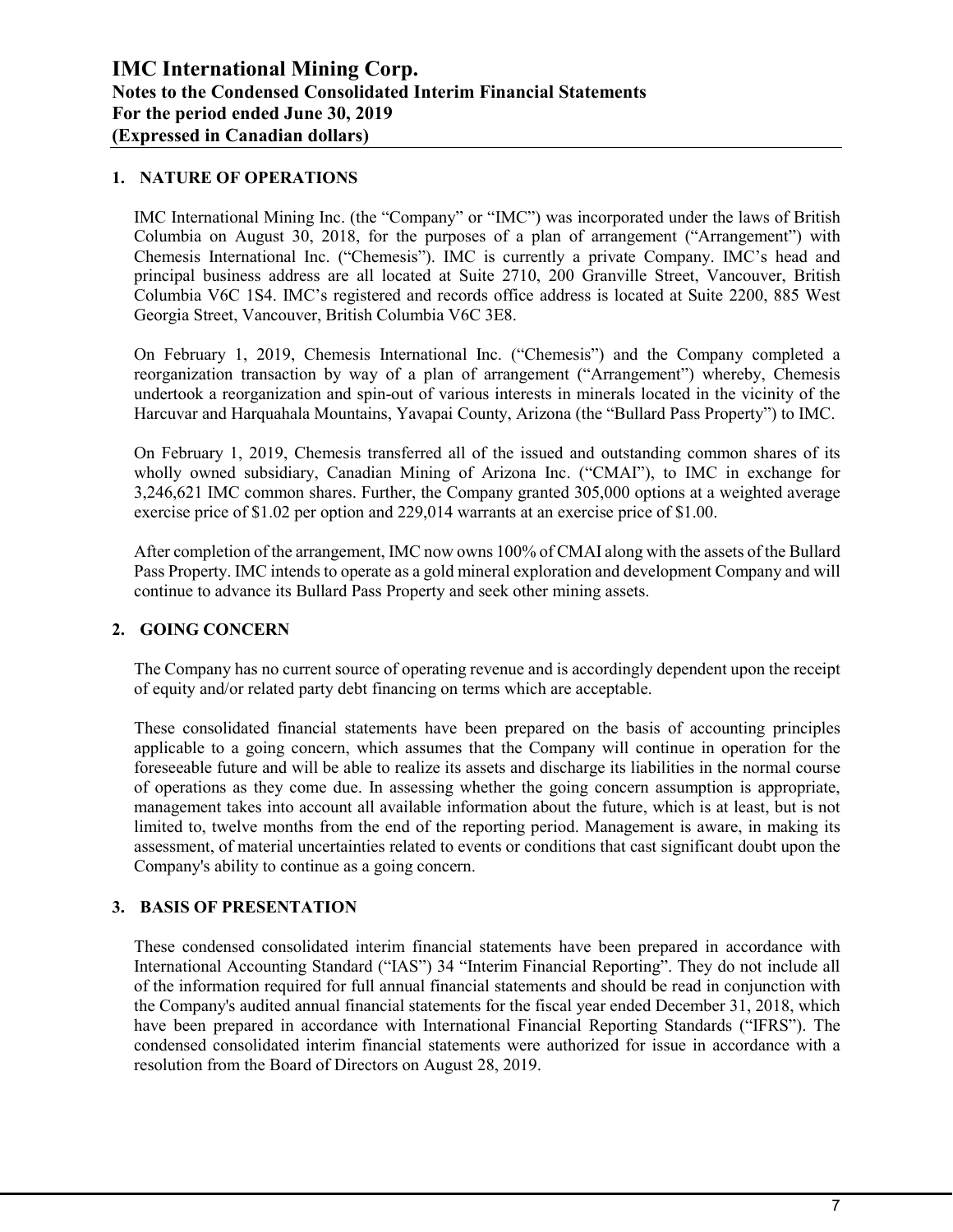## **3. BASIS OF PRESENTATION (CONTINUED)**

#### **3.1. Basis of measurement**

These consolidated financial statements have been prepared using the measurement basis specified by IFRS for each type of asset, liability, revenue and expense. Certain items are stated at fair value.

#### **3.2. Significant judgments, estimates and assumptions**

The preparation of the Company's consolidated financial statements in conformity with IFRS requires management to make judgments, estimates and assumptions that affect the reported amounts of assets and liabilities and disclosures of contingent assets and liabilities at the date of the consolidated financial statements and the reported amounts of revenues and expenses during the reporting period. Estimates and assumptions are continually evaluated and are based on management's experience and other factors, including expectations of future events that are believed to be reasonable under the circumstances. Actual results could differ from these estimates.

#### **Critical Accounting Judgments**

The assumption that the Company will be able to continue as a going concern is subject to critical judgments by management with respect to assumptions surrounding the short and long-term operating budget, expected profitability, investing and financing activities and management's strategic planning. Should those judgments prove to be inaccurate, management's continued use of the going concern assumption could be inappropriate.

#### *Functional currency*

Determination of an entity's functional currency involves judgment taking into account the transactions, events, and conditions relevant to the entity. Determination of functional currency involves evaluating evidence about the primary economic environment in which the entity operations and is re-evaluated when facts and circumstances indicate that conditions have changed.

#### **Critical Accounting Estimates**

#### *Income Taxes*

The determination of income tax is inherently complex and requires making certain estimates and assumptions about future events. While income tax filings are subject to audits and reassessments, the Company has adequately provided for all income tax obligations. However, changes in facts and circumstances as a result of income tax audits, reassessments, jurisprudence and any new legislation may result in an increase or decrease in our provision for income taxes.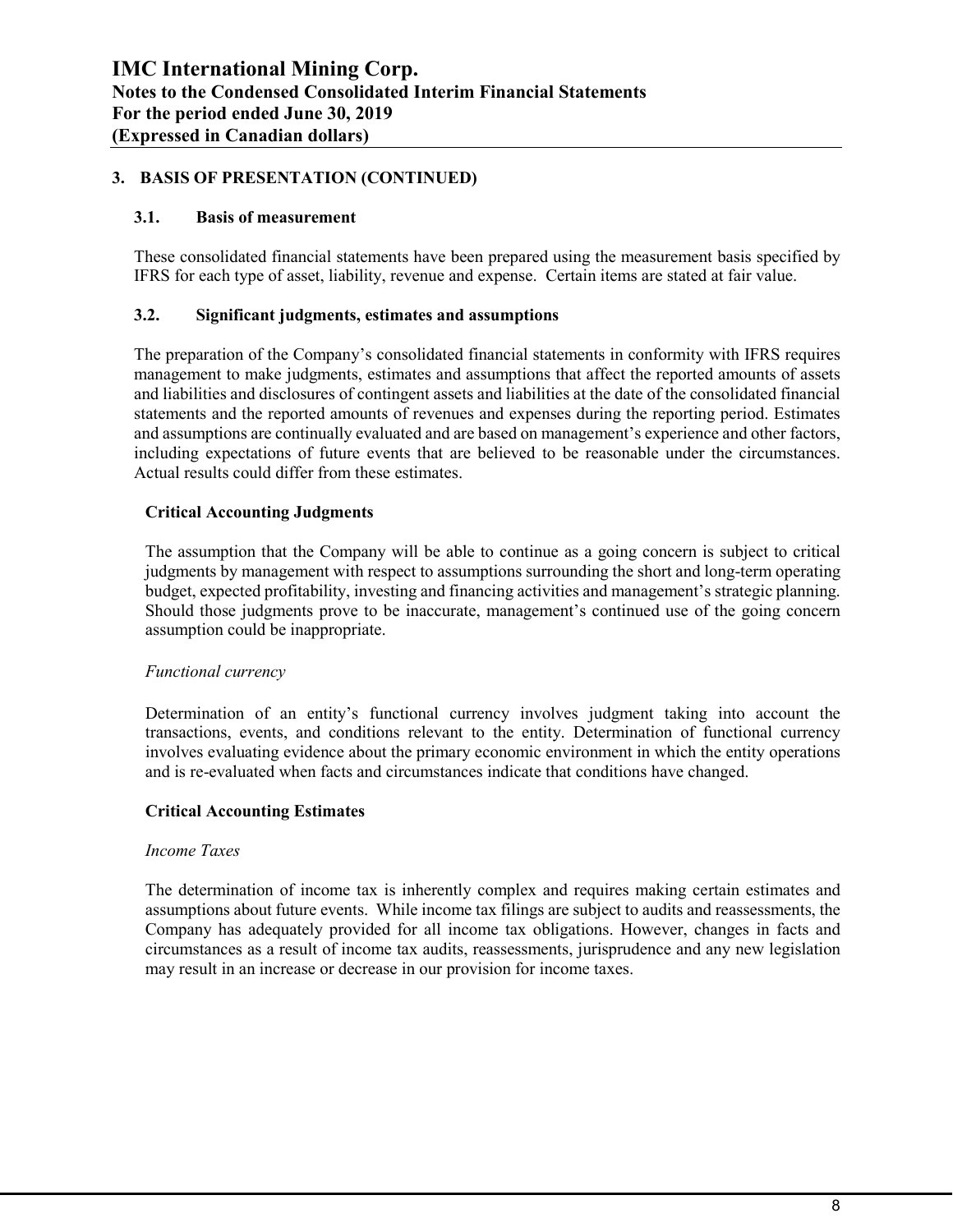#### **3. BASIS OF PRESENTATION (CONTINUED)**

#### *Exploration and evaluation assets*

The Company is required to make significant judgments regarding the capitalization of the costs incurred in respect to its exploration and evaluation assets. The Company is also required to make significant judgments on the ongoing feasibility of mineral exploration, and whether there are indicators that the development of a specific area is unlikely, and exploration and evaluation properties should be impaired. Management has assessed impairment indicators on the Company's exploration and evaluation properties and has concluded that no impairment indicators existed as of June 30, 2019.

#### **4. SIGNIFICANT ACCOUNTING POLICIES**

With the exception of the recently adopted accounting policies below, these condensed consolidated interim financial statements have been prepared on the basis of accounting policies and methods of computation consistent with those applied in the Company's audited annual financial statement for the fiscal year ended December 31, 2018.

**4.1** The functional currency is the currency of the primary economic environment in which an entity operates and may differ from the currency in which the entity enters transactions. The functional currency of the Company is the Canadian dollar. The functional currency of CMAI, is the Canadian dollar. The presentation currency of the consolidated entity is the Canadian dollar.

Transactions in currencies other than the functional currency are translated to the functional currency at exchange rates prevailing on the dates of the transactions. Monetary assets and liabilities that are denominated in currencies other than the functional currency are translated to the functional currency using the exchange rate prevailing on the date of the statement of financial position, while non-monetary assets and liabilities are translated at historical rates.

Exchange gains and losses arising from the translation of foreign currency-denominated transactions or balances are recorded as a component of net loss in the period in which they occur.

The results of operations and financial position of each subsidiary where the functional currency is different from the presentation currency are translated as follows: assets and liabilities for each statement of financial position presented are translated at the closing rate at the date of that statement of financial position; expenses are translated at exchange rates prevailing at the dates of the transactions, all resulting exchange differences are recognized in other comprehensive income.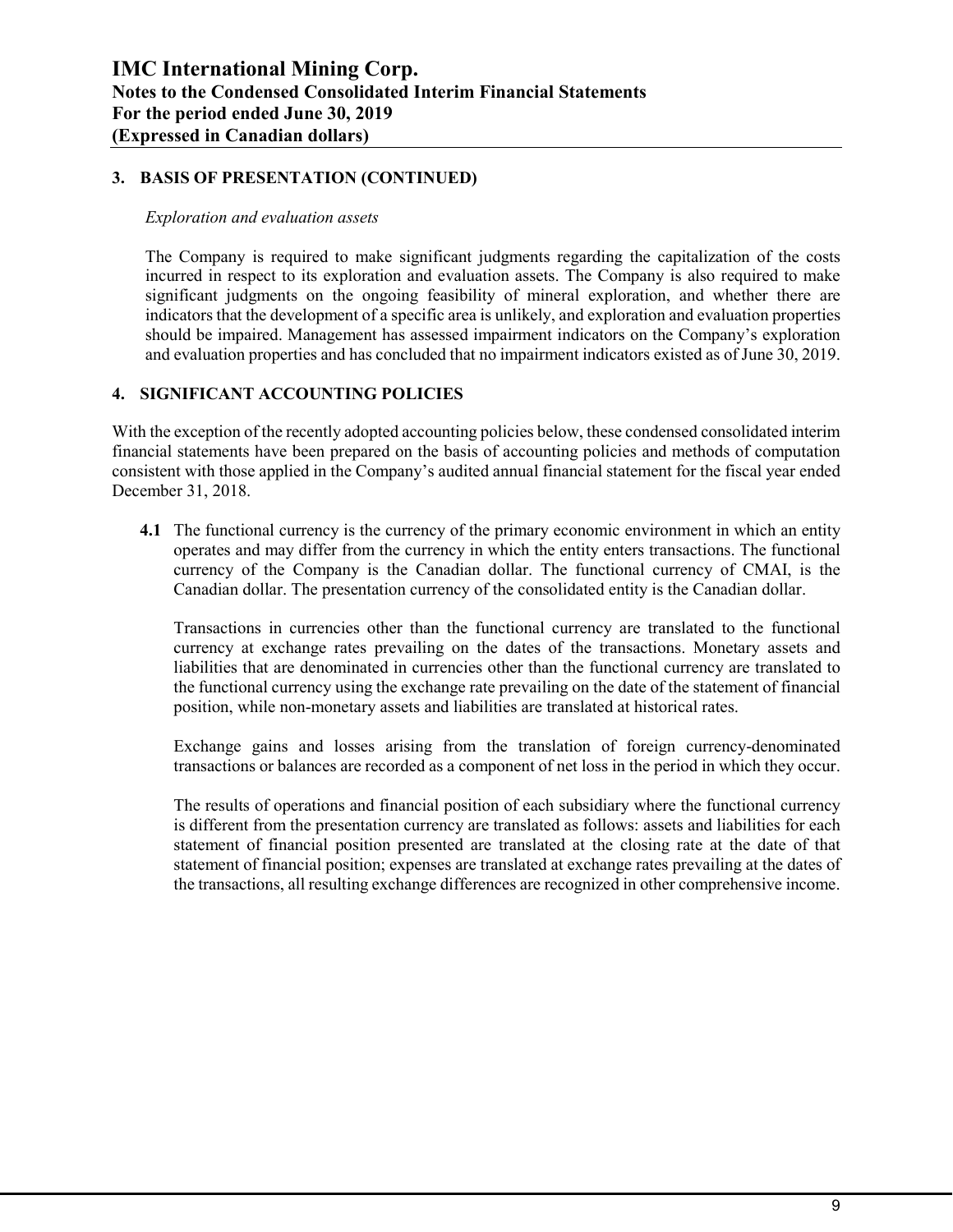## **4. SIGNIFICANT ACCOUNTING POLICIES (CONTINUED)**

#### **4.2 Exploration and Evaluation Assets**

#### **(i) Pre-license costs:**

Costs incurred before the Company has obtained the legal right to explore are expensed as incurred.

#### **(ii) Exploration and evaluation costs:**

Once the legal right to explore has been acquired, exploration and evaluation expenditures are capitalized as incurred, unless future economic benefit is not expected to be realized. The Company capitalizes, on a property by property basis, the costs of acquiring, maintaining its interest in, and exploring and evaluating mineral properties until such time as the lease expires, it is abandoned, sold or considered impaired in value. Indirect administrative costs are expensed as incurred. Exploration and evaluation properties are not depreciated during the exploration and evaluation stage.

Recovery of capitalized costs is dependent on successful development of economic mining operations or the disposition of the related mineral property.

Although the Company has taken steps to verify title to mineral properties in which it has an interest, these procedures do not guarantee the Company's title. Such properties may be subject to prior agreements or transfers, non-compliance with regulatory requirements or title may be affected by undetected defects.

#### **4.3 Decommissioning and Restoration**

The Company is subject to various governmental laws and regulations relating to the protection of the environment. The environmental regulations are continually changing and are generally becoming more restrictive.

Decommissioning and restoration obligations encompass legal, statutory, contractual or constructive obligations associated with the retirement of a long-lived tangible asset (for example, mine reclamation costs) that results from the acquisition, construction, development and/or normal operation of a longlived asset. The retirement of a long-lived asset is reflected by an other-than-temporary removal from service, including sale of the asset, abandonment or disposal in some other manner.

The fair value of a liability for decommissioning and restoration is recorded in the period in which the obligation first arises. The Company records the estimated present value of future cash flows associated with site closure and reclamation as a long-term liability and increases the carrying value of the related assets for that amount. Over time, the liability is increased to reflect an interest element in the estimated future cash flows (accretion expense) considered in the initial measurement of fair value. The capitalized cost is depreciated on either the unit-of-production basis or the straight-line basis, as appropriate. The Company's estimates of its provision for decommissioning and restoration obligations could change as a result of changes in regulations, changes to the current market-based discount rate, the extent of environmental remediation required, and the means of reclamation or cost estimates. Changes in estimates are accounted for in the period in which these estimates are revised.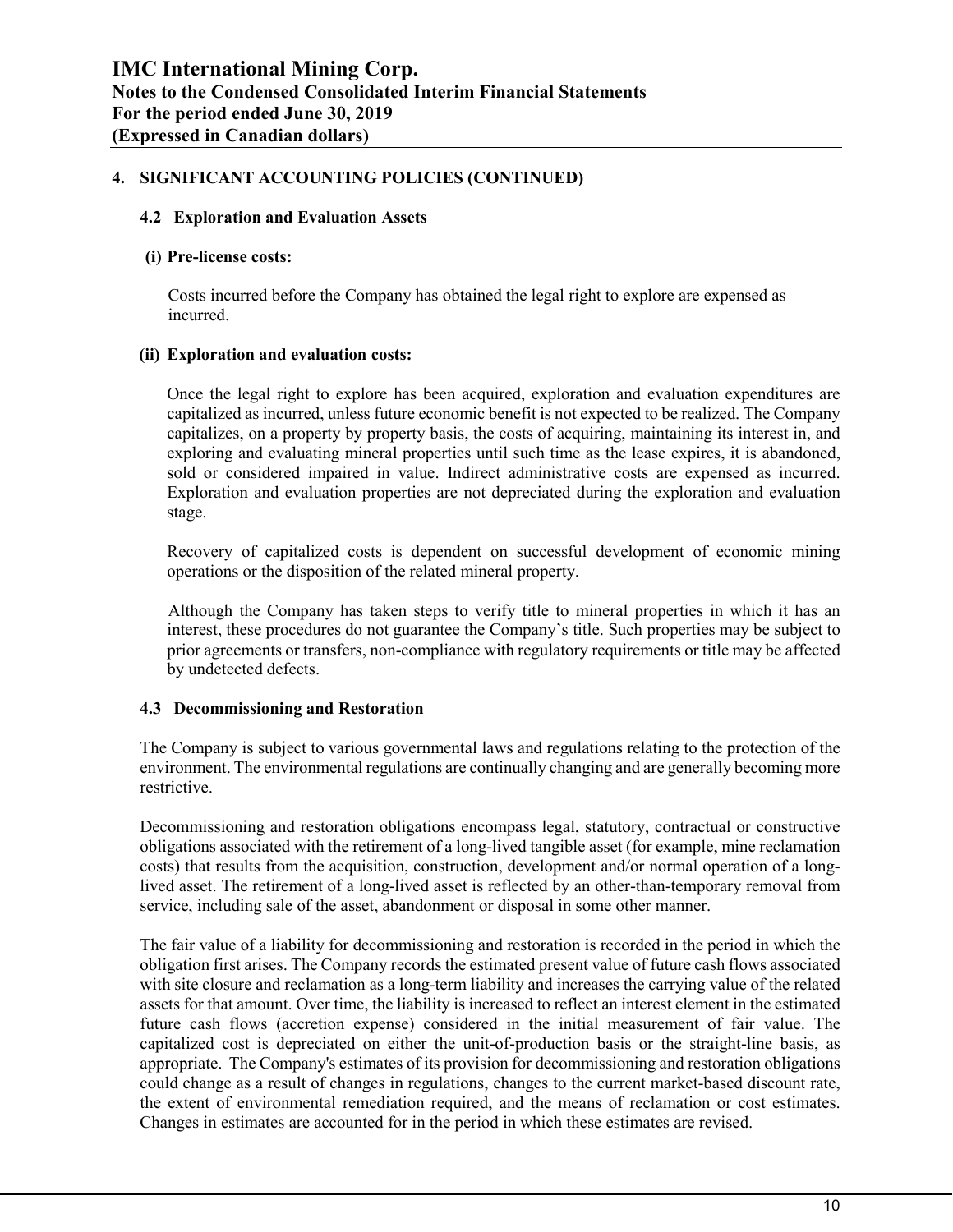#### **4. SIGNIFICANT ACCOUNTING POLICIES (CONTINUED)**

#### **4.3 Decommissioning and Restoration (continued)**

As at June 30, 2019, the Company has determined that it does not have any decommissioning and restoration obligations related to current or former operations.

#### **4.4 Impairment of tangible assets**

At the end of each reporting period, the Company's assets are reviewed to determine whether there is any indication that those assets may be impaired. If such indication exists, the recoverable amount of the asset is estimated in order to determine the extent of the impairment, if any. The recoverable amount is the higher of fair value less costs to sell and value in use. Fair value is determined as the amount that would be obtained from the sale of the asset in an arm's length transaction between knowledgeable and willing parties. In assessing value in use, the estimated future cash flows are discounted to their present value using a pre-tax discount rate that reflects current market assessments of the time value of money and the risks specific to the asset. If the recoverable amount of an asset is estimated to be less than its carrying amount, the carrying amount of the asset is reduced to its recoverable amount and the impairment loss is recognized in profit or loss for the period. For an asset that does not generate largely independent cash flows, the recoverable amount is determined for the cash generating unit to which the asset belongs.

Where an impairment loss subsequently reverses, the carrying amount of the asset (or cash-generating unit) is increased to the revised estimate of its recoverable amount, but to an amount that does not exceed the carrying amount that would have been determined had no impairment loss been recognized for the asset (or cash-generating unit) in prior years. A reversal of an impairment loss is recognized immediately in profit or loss.

#### **4.5 Changes in Significant Accounting Policies**

#### **Accounting standards adopted during the period**

Certain new standards, interpretations and amendments to existing standards have been issued by the IASB or International Financial Reporting Interpretations Committee ("IFRIC") that are mandatory for accounting periods beginning after January 1, 2019, or later periods. New standards and updates, which are not applicable or are not consequential to the Company, have been excluded from the list below.

IFRS 16, *Leases*, specifies how an entity will recognize, measure, present and disclose leases. The standard provides a single lessee accounting model, requiring lessees to recognize assets and liabilities for all leases unless the lease term is 12 months or less or the underlying asset has a low value. Lessors continue to classify leases as operating or finance, with IFRS 16's approach to lessor accounting substantially unchanged from its predecessor, IAS 17 Leases. IFRS 16 is effective for years beginning after January 1, 2019. There was no impact on the Company's financial statements pursuant to adopting this standard.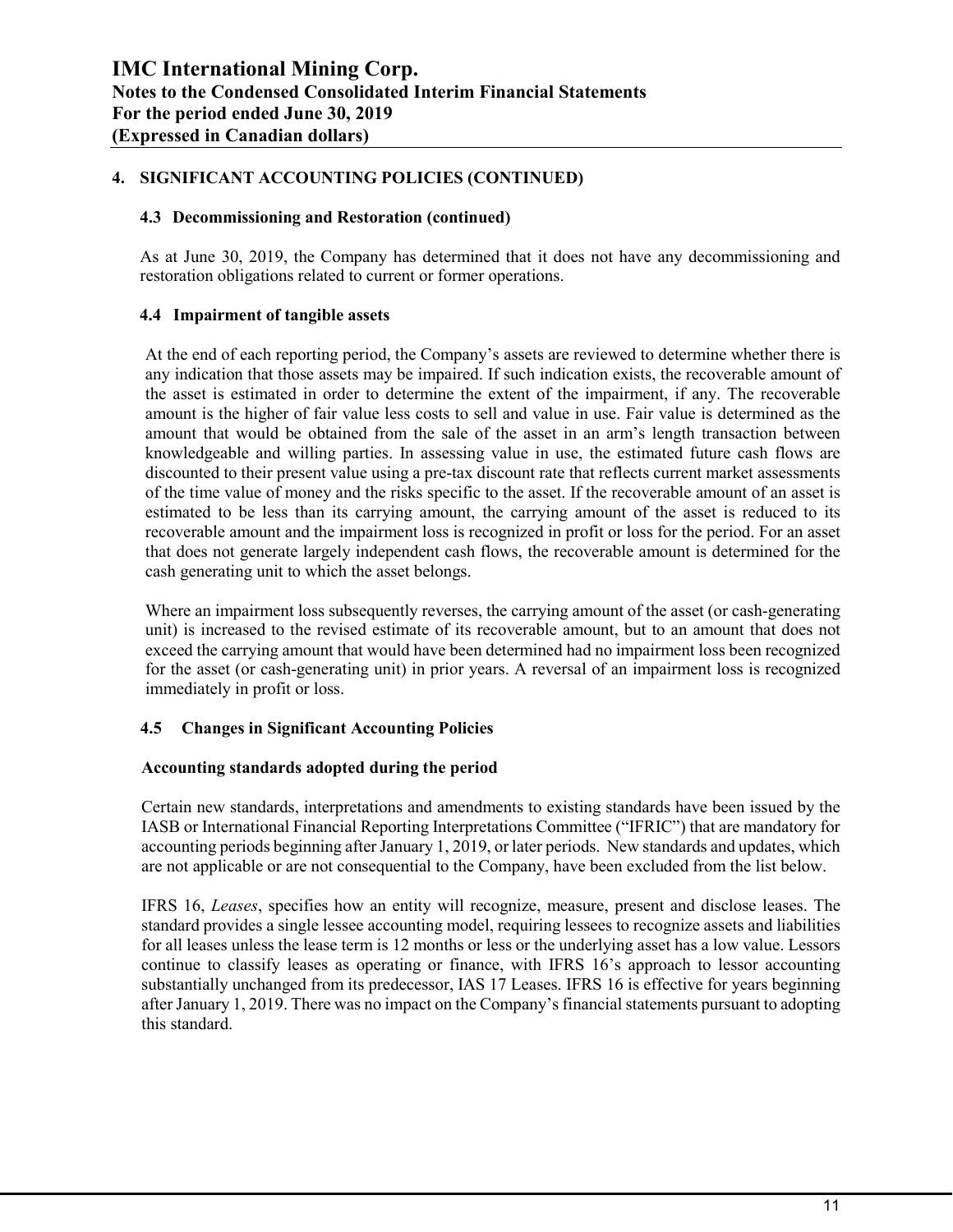#### **5. EXPLORATION AND EVALUATION ASSETS**

The Company has 171 mineral claims in the vicinity of the Harcuvar and Harquahala Mountains, Yavapai County, Arizona, United states.

On February 1, 2019, the Company completed the spin out transaction to acquire the mineral property claims described above. A summary of the capitalized acquisition and exploration expenditures and accumulated totals for the six months ending June 30, 2019 are as follows:

|                                                     | Amount (S) |
|-----------------------------------------------------|------------|
| <b>Balance at August 30, 2018</b>                   |            |
| Additions during the period                         |            |
| Claim fees                                          |            |
| <b>Balance at December 31, 2018</b>                 |            |
| Additions during the period                         |            |
| Mineral interest – pursuant to spin out transaction | 113,319    |
| Drilling                                            | 7,319      |
| Other                                               | 3,369      |
| <b>Balance at June 30, 2019</b>                     | 124,005    |

## **6. EQUITY**

## **6.1 Authorized Share Capital**

Unlimited number of common shares with no par value.

#### **6.2 Shares Issued**

Shares issued and outstanding as at June 30, 2019 are 11,546,622 common shares.

During the period ended June 30, 2019, the following share transaction occurred:

- i. On February 1, 2019, issued 3,246,621 common shares pursuant to an arrangement to spin-out assets (Note 1).
- ii. On April 18, 2019, issued 8,300,000 units at a price of \$0.05 per unit for total proceeds of \$415,000. Each unit consist of one common share and one share purchase warrant with each warrant entitling the holder to acquire one additional common share of the Company at an exercise price of \$0.10 for a period of two years from the date of issuance.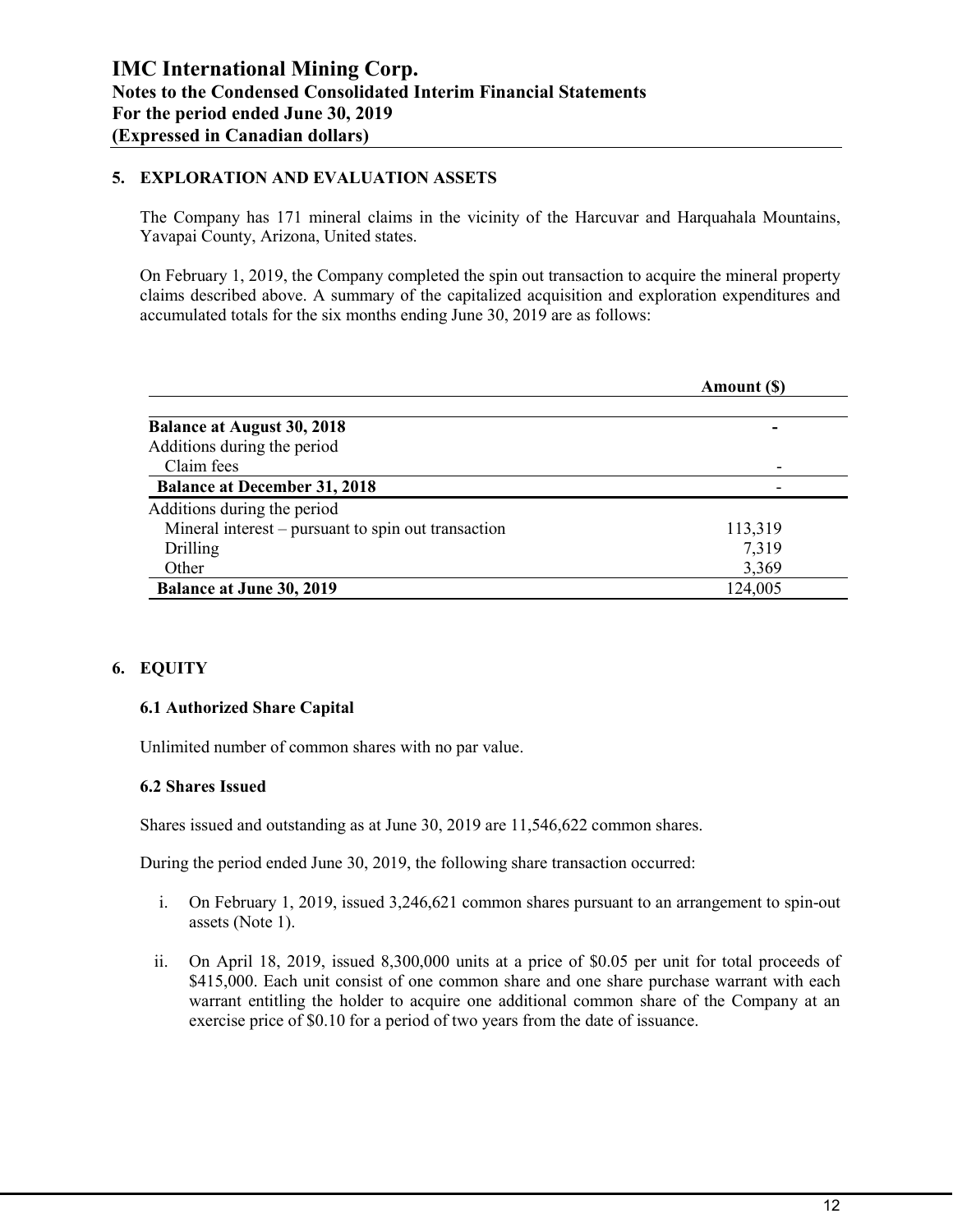## **6. EQUITY (CONTINUED)**

#### **6.3 Warrants**

As of June 30, 2019, the following warrants were outstanding:

|                    | <b>Warrants</b> | Weighted average<br>exercise price |      |
|--------------------|-----------------|------------------------------------|------|
| December 31, 2018  |                 |                                    |      |
| Spin-out warrants* | 229,014         |                                    | 0.03 |
| Issued             | 8,300,000       |                                    | 0.10 |
| June 30, 2019      | 8,529,014       | S                                  | 0.12 |
| <b>Expiry date</b> | Warrants        | <b>Exercise price</b>              |      |
| August 3, 2019*    | 229,014         | \$                                 | 1.00 |
| April 18, 2021     | 8,300,000       | \$                                 | 0.10 |

At June 30, 2019, the weighted-average remaining life of the outstanding warrants was 1.76 years.

*\* Subsequent to period end, these warrants expired unexercised*

#### **6.4 Options and Share-based Compensation**

The Company has adopted a stock option plan whereby up to 10% of the outstanding shares of the Company as of the date of grant have been reserved for the grant and issuance to its employees, officers, directors and consultants. Under the plan, the exercise price of an option may not be set at less than the minimum price permitted by the TSX Venture Exchange. The aggregate number of options granted to any one individual during any 12-month period may not exceed 5% of the issued shares of the Company, or 2% in the case of consultants and investor relations representatives. The stock option plan provides for full vesting of the stock options on the date of approval of the options by the appropriate regulatory authority. Stock options granted to any person engaged in investor relations activities will vest over a period of not less than 12 months with no more than 25% of the stock options vesting in any three-month period. The exercise price of any stock options granted under the plan shall be determined by the Board but may not be less than the market price of the common shares on the Exchange on the date of grant (less any discount permissible under Exchange rules). The term of any stock options granted under the plan shall be determined by the Board at the time of grant but may not exceed ten years.

Pursuant to the spin-out transaction options the Company granted 305,000 options.

The following stock options issued under the stock option plan:

|                   |                | Weighted<br>average |
|-------------------|----------------|---------------------|
|                   | <b>Options</b> | exercise price      |
| December 31, 2018 | ۰              |                     |
| Spin-out options  | 305,000        | 1.02                |
| June 30, 2019     | 305,000        | 1.02                |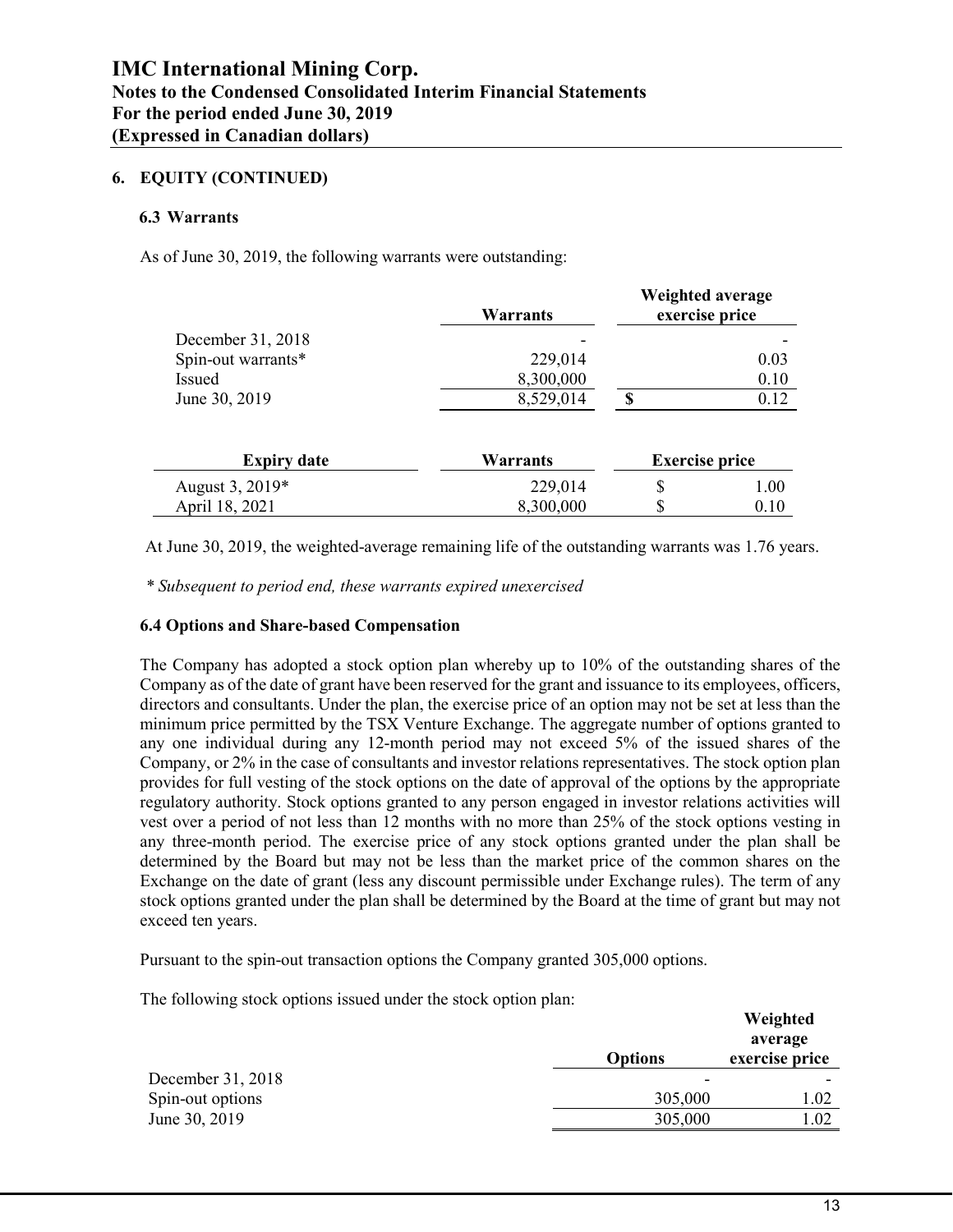## **6. EQUITY (CONTINUED)**

At June 30, 2019, the weighted average remaining life of the outstanding options was 3.88 years.

| <b>Outstanding and exercisable</b> |                      |                                                                      |      |                                       |    |                                       |      |
|------------------------------------|----------------------|----------------------------------------------------------------------|------|---------------------------------------|----|---------------------------------------|------|
| <b>Expiry date</b>                 | Number of<br>options | Remaining<br><b>Exercise</b><br>contractual<br>life (years)<br>price |      | Weighted<br>average<br>exercise price |    | Weighted<br>average<br>remaining life |      |
| September 18, 2019                 | 7,500                | \$                                                                   | 1.00 | 0.22                                  | \$ | 0.02                                  | 0.01 |
| June 9, 2022                       | 17,500               |                                                                      | 0.50 | 2.95                                  |    | 0.03                                  | 0.17 |
| August 18, 2022                    | 15,000               |                                                                      | 1.10 | 3.14                                  |    | 0.05                                  | 0.15 |
| July 22, 2023                      | 240,000              |                                                                      | 1.00 | 4.06                                  |    | 0.79                                  | 3.20 |
| September 27, 2023                 | 10,000               |                                                                      | 1.74 | 4.25                                  |    | 0.06                                  | 0.14 |
| November 6, 2023                   | 15,000               |                                                                      | 1.40 | 4.36                                  |    | 0.07                                  | 0.21 |
|                                    | 305,000              |                                                                      |      |                                       |    |                                       |      |

#### **7. RELATED PARTY DISCLOSURES**

| <b>Relationships</b> |  |
|----------------------|--|
|----------------------|--|

#### **Relationships Nature of the relationship**

Key management Key management are those personnel having the authority and responsibility for planning, directing and controlling the Company and include the President and Chief Executive Officer, and Chief Financial Officer.

During the six months ended June 30, 2019, \$18,450 was paid to an officer of the company for CEO related services provided.

As of June 30, 2019, \$3,150 is owed to a Director and Officer for unpaid fees.

## **8. LOAN TRANSACTION**

On June 18, 2019, the Company entered into a loan facility agreement for a loan up to an amount totaling \$125,000 to be used to complete exploration and evaluation activities. On July 11, 2019, this loan facility agreement was increased to \$200,000 (the "Loan"). To date, no amounts have been borrowed.

## **9. MANAGEMENT OF CAPITAL**

The Company defines the capital that it manages as its cash and share capital.

The Company's objective when managing capital is to maintain corporate and administrative functions necessary to support the Company's operations and corporate functions; and to seek out and acquire new projects of merit.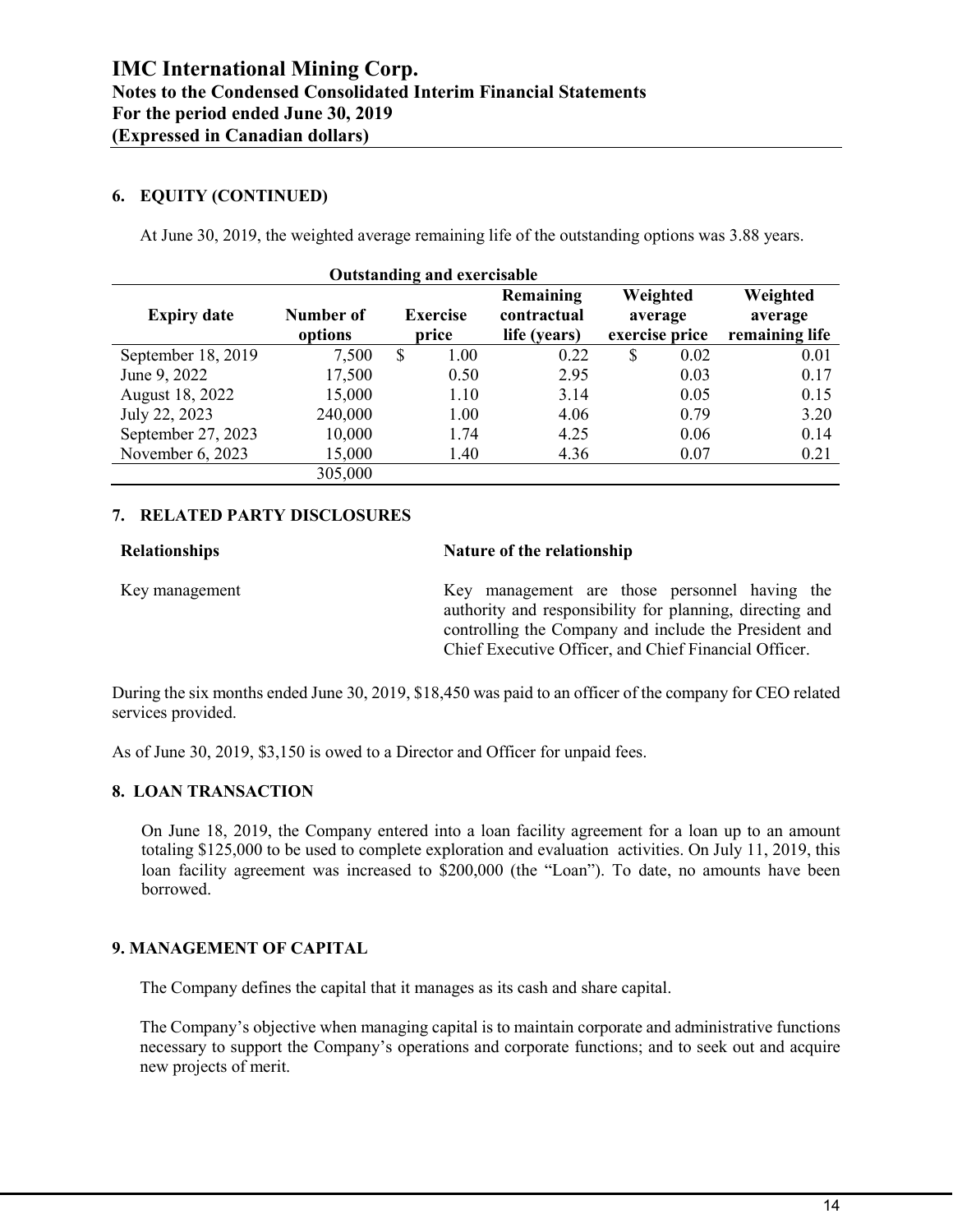## **9. MANAGEMENT OF CAPITAL (CONTINUED)**

The Company manages its capital structure in a manner that provides sufficient funding for operational and capital expenditure activities. Funds are secured, when necessary, through debt funding or equity capital raised by means of private placements. There can be no assurances that the Company will be able to obtain debt or equity capital in the case of working capital deficits.

The Company does not pay dividends and has no long-term debt or bank credit facility. The Company is not subject to any externally imposed capital requirements.

#### **10. RISK MANAGEMENT**

#### **10.1 Financial Risk Management**

The Company may be exposed to risks of varying degrees of significance which could affect its ability to achieve its strategic objectives. The main objectives of the Company's risk management processes are to ensure that risks are properly identified and that the capital base is adequate in relation to those risks. The principal risks to which the Company is exposed are described below.

#### **a. Capital Risk**

The Company manages its capital to ensure that there are adequate capital resources for the Company to maintain operations. The capital structure of the Company consists of share capital.

#### **b. Credit Risk**

Credit risk is the risk that a counter party will be unable to pay any amounts owed to the Company. Management's assessment of the Company's exposure to credit risk is low.

#### **c. Liquidity Risk**

Liquidity risk is the risk that the Company is not able to meet its financial obligations as they fall due. As at June 30, 2019, the Company's working capital is \$290,725, and it does not have any long-term monetary liabilities. The Company may seek additional financing through debt or equity offerings, but there can be no assurance that such financing will be available on terms acceptable to the Company or at all. Any equity offering will result in dilution to the ownership interests of the Company's shareholders and may result in dilution to the value of such interests. The Company's approach to managing liquidity risk is to ensure that it will have sufficient liquidity to meet liabilities when due. As at June 30, 2019, the Company has cash of \$415,712, amounts receivable of \$2,810, and accounts payable and accrued liabilities of \$127,797.

#### **d. Market Risk**

Market risk incorporates a range of risks. Movements in risk factors, such as market price risk and currency risk, affect the fair values of financial assets and liabilities. The Company is not exposed to these risks.